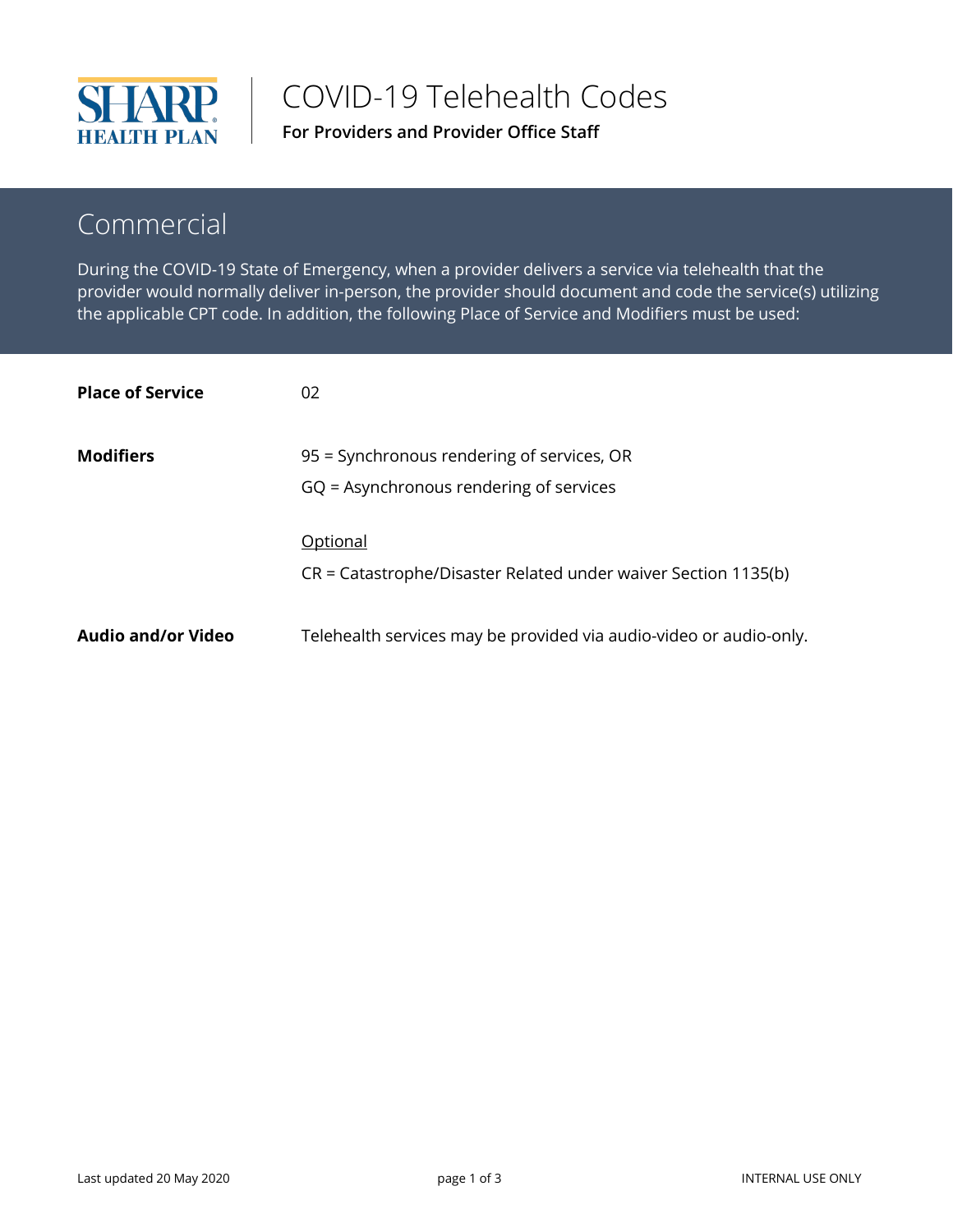

COVID-19 Telehealth Codes

**For Providers and Provider Office Staff**

## Medicare

Through recent rule-making, CMS has added many new services that can be provided as telehealth services during the Public Health Emergency in order to continue lowering exposure risks for providers and patients. During the COVID-19 Public Health Emergency, when a provider delivers a service via telehealth that the provider would normally deliver in-person, the provider should document and code the service(s) as follows:

| <b>Telehealth Visits</b> | 99201-99205, 99211-99215, G0425-G0427 & G0406-G0408 |
|--------------------------|-----------------------------------------------------|
| Virtual Check-ins        | G2012 and G2010                                     |
| <b>E-Visits</b>          | 99421-99423 and G2061-G2063                         |

The following codes were provided by CMS' Telehealth Fact Update Sheet on 4/30/2020:

## **CPT/HCPCS Codes**

| 77427 | 90785 | 90791 | 90792 | 90832 | 90833 | 90834 | 90836 | 90837 | 90838 | 90839 | 90840 |
|-------|-------|-------|-------|-------|-------|-------|-------|-------|-------|-------|-------|
| 90845 | 90846 | 90847 | 90853 | 90875 | 90951 | 90952 | 90953 | 90954 | 90955 | 90956 | 90957 |
| 90958 | 90959 | 90960 | 90961 | 90962 | 90963 | 90964 | 90965 | 90966 | 90967 | 90968 | 90969 |
| 90970 | 92002 | 92004 | 92012 | 92014 | 92507 | 92508 | 92521 | 92522 | 92523 | 92524 | 92601 |
| 92602 | 92603 | 92604 | 94002 | 94003 | 94004 | 94005 | 94664 | 96110 | 96112 | 96113 | 96116 |
| 96121 | 96127 | 96130 | 96131 | 96132 | 96133 | 96136 | 96137 | 96138 | 96139 | 96156 | 96158 |
| 96159 | 96160 | 96161 | 96164 | 96165 | 96167 | 96168 | 96170 | 96171 | 97110 | 97112 | 97116 |
| 97150 | 97151 | 97152 | 97153 | 97154 | 97155 | 97156 | 97157 | 97158 | 97161 | 97162 | 97163 |
| 97164 | 97165 | 97166 | 97167 | 97168 | 97530 | 97535 | 97542 | 97750 | 97755 | 97760 | 97761 |
| 97802 | 97803 | 97804 | 99201 | 99202 | 99203 | 99204 | 99205 | 99211 | 99212 | 99213 | 99214 |
| 99215 | 99217 | 99218 | 99219 | 99220 | 99221 | 99222 | 99223 | 99224 | 99225 | 99226 | 99231 |
| 99232 | 99233 | 99234 | 99235 | 99236 | 99238 | 99239 | 99281 | 99282 | 99283 | 99284 | 99285 |
| 99291 | 99292 | 99304 | 99305 | 99306 | 99307 | 99308 | 99309 | 99310 | 99315 | 99316 | 99324 |
| 99325 | 99326 | 99327 | 99328 | 99334 | 99335 | 99336 | 99337 | 99341 | 99342 | 99343 | 99344 |
| 99345 | 99347 | 99348 | 99349 | 99350 | 99354 | 99355 | 99356 | 99357 | 99406 | 99407 | 99441 |
| 99442 | 99443 | 99468 | 99469 | 99471 | 99472 | 99473 | 99475 | 99476 | 99477 | 99478 | 99479 |
| 99480 | 99483 | 99495 | 99496 | 99497 | 99498 | 0373T | S9152 | 0362T | G0108 | G0109 | G0270 |
| G0296 | G0396 | G0397 | G0406 | G0407 | G0408 | G0410 | G0420 | G0421 | G0425 | G0426 | G0427 |
| G0436 | G0437 | G0438 | G0439 | G0442 | G0443 | G0444 | G0445 | G0446 | G0447 | G0459 | G0506 |
| G0508 | G0509 | G0513 | G0514 | G2086 | G2087 | G2088 | G9685 |       |       |       |       |

**Please note, with updates coming out from CMS almost daily, if a code is not listed above, please visit the CMS website for the most up-to-date code listing. The source for the list provided above is: <https://www.cms.gov/Medicare/Medicare-General-Information/Telehealth/Telehealth-Codes>**